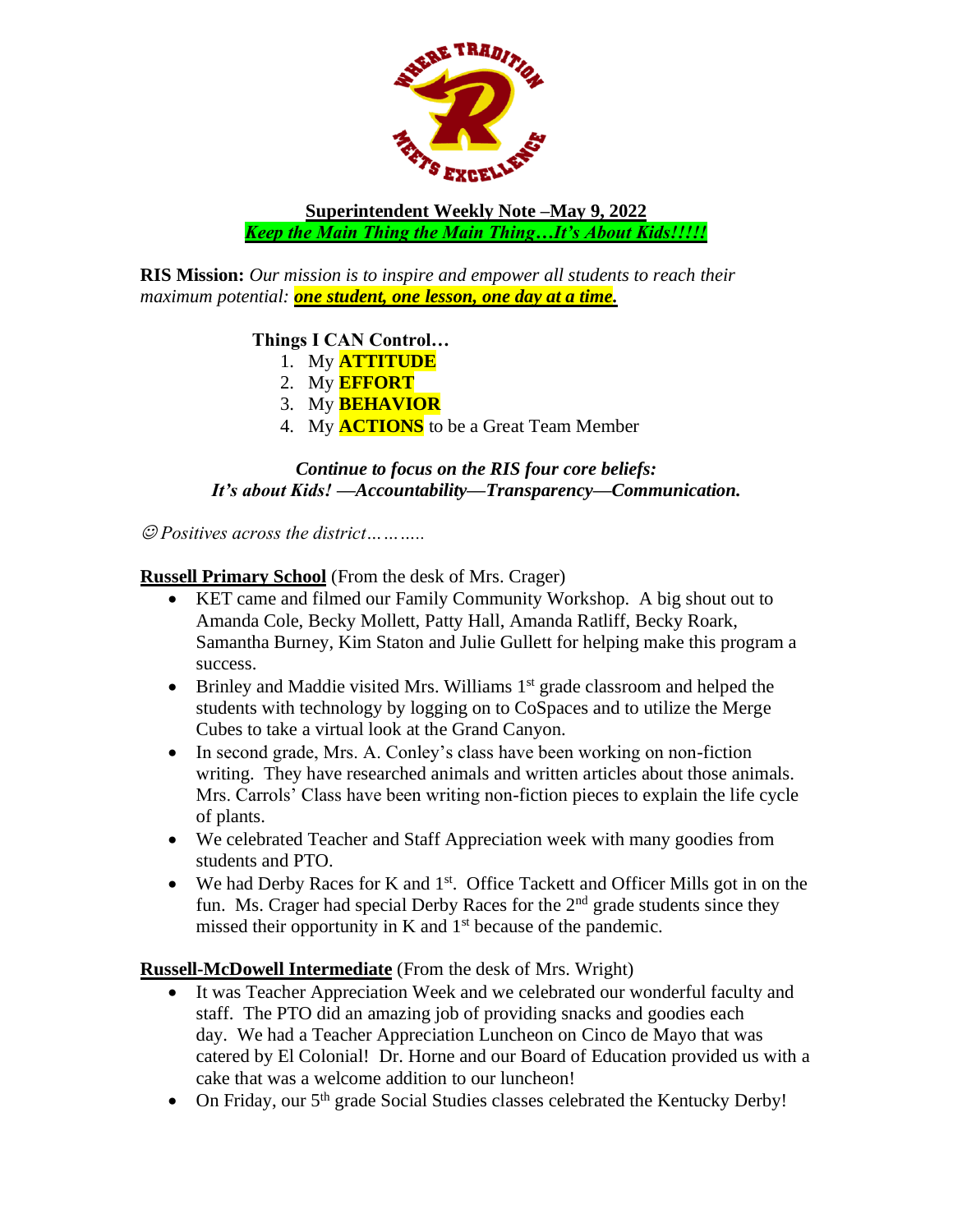- Our 4<sup>th</sup> grade students attended a special 4H day at the Greenup County Locks and Dam this week! This is always extremely organized and educational for our kids.
- Let the TESTING begin! We kicked off the Kentucky Summative Assessment with our 3<sup>rd</sup> grade students on Friday!

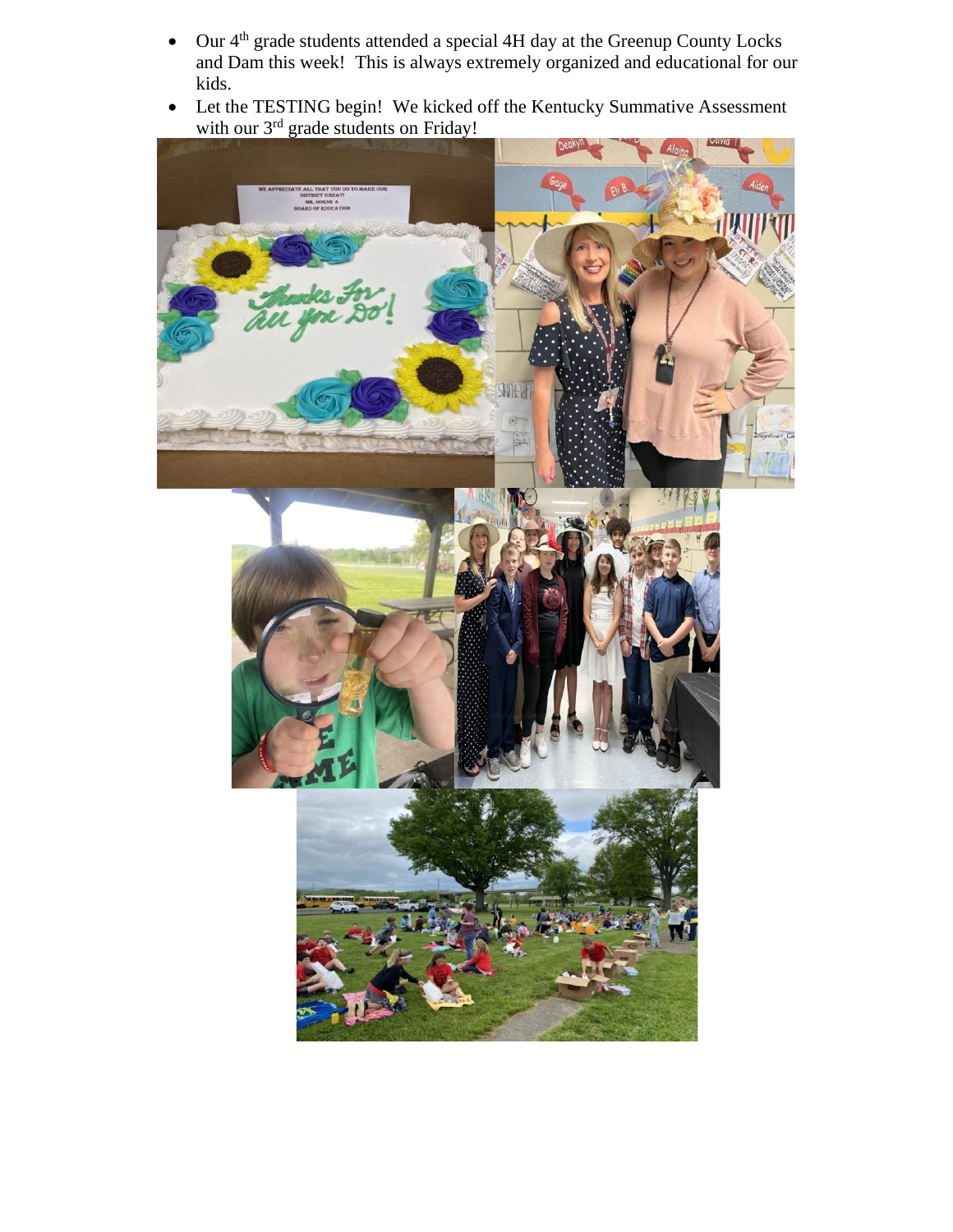**Russell Middle School** (From the desk of Mr. Moore)

- RMS Staff felt the love this week from the community as we received food and gifts of recognition. One of the best was from our own STLP Team who made lanyards for all of us
- The athletic seasons is ending with multiple  $8<sup>th</sup>$  Grade Nights but the Future for our Athletes is bright.
- Staff and students showed why RMS is out of this world on Star Wars Day.
- The Café served Pudding Cups to the delight of students.



## **Russell High School** (From the desk of Mrs. Chaffin)

- National Spanish Honor Society partnered with law enforcement to "Stuff a Cruiser" with stuffed animals for children.
- RHS baseball team is 3-3 in district play.
- Softball team defeated Raceland for a huge district win.
- Orchestra performed at KMEA competition.
- AP and state exams began this week.
- RHS will host District softball and baseball tournaments.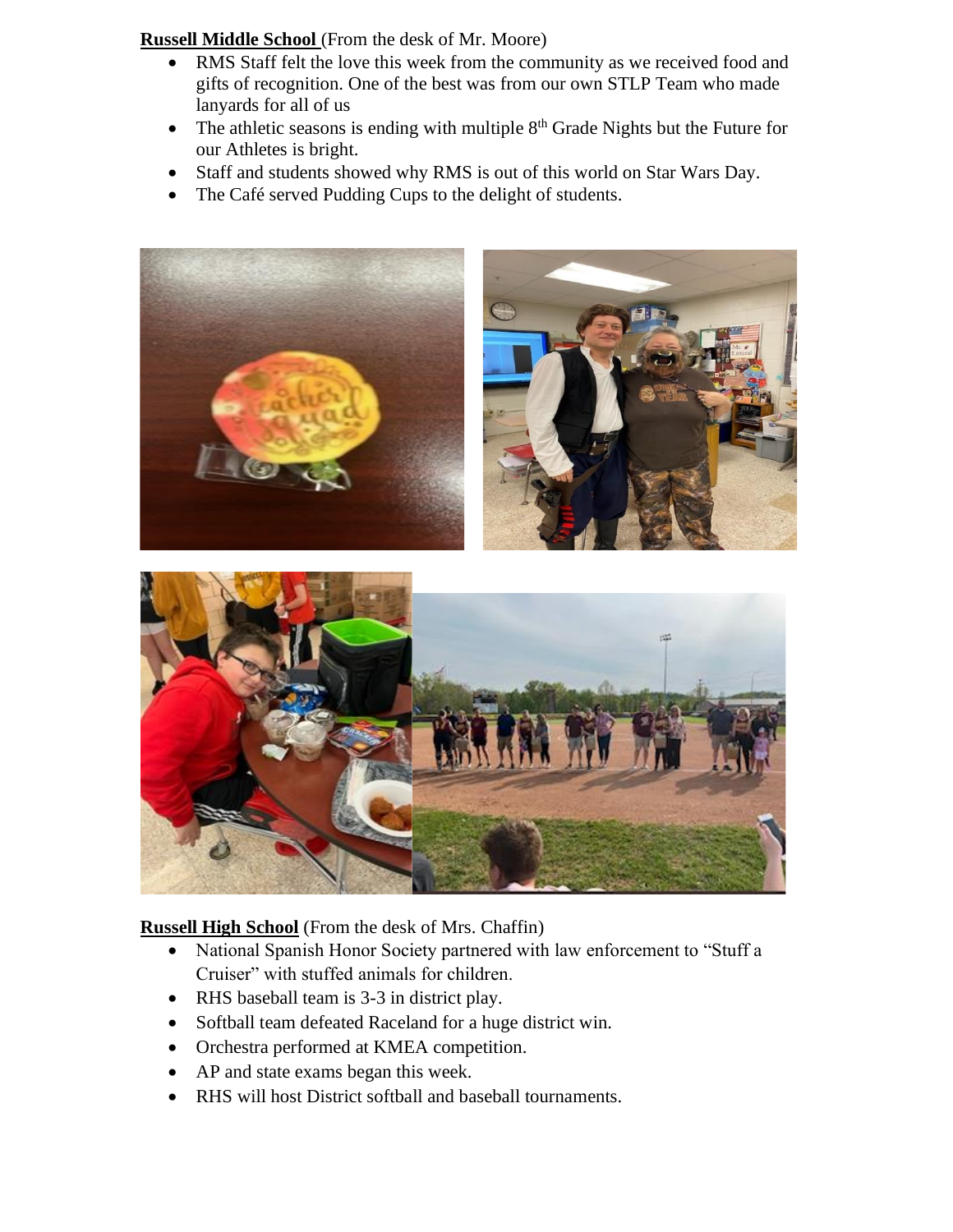• ROTC held annual awards ceremony.

**Russell Area Technology Center** (From the desk of Mrs. S. Thompson)

- **Technology Student Assoc.** traveled to Lexington to compete at State Competition! They had a great trip & won a 3-D Printer for their classroom! These 7 students collected 1,179 books to donate to the competition! Huge Thank You to Judy Williams for donating almost half that amount and to RPS Library and RMS teachers for contributing to the cause as well! Wow! Way to go, Mrs. Phipps!!! Huge thank you to Mrs. Wilburn for traveling with them!!!
- **Health Science Certified** All 57 students who took the Health Science Exam (NOCTI) passed  $\&$  all are Post-Secondary Ready!! We gave the test to 18 seniors who all passed  $\&$  are now certified! 31 Juniors passed it  $\&$  6 Sophomores, so they are all Post-Secondary Ready now! We had a 1<sup>st</sup> this year...one of our Juniors is now Dual Certified in Business & Health Sciences - Congratulations to Ava O'Neal!!!!! Way to go, Ms. Layne & Mrs. Rose!!!
- **Perkins Steering & Advisory Committee** Meetings were April 21<sup>st</sup> & they were a HUGE success! Thank you to all of our Business/Industry/College partners who attended! We are so very proud of our teachers, staff,  $&$  students  $&$  love any opportunity to brag on them! What a great night!!!
- **Phlebotomy & EKG Students** Our Phlebotomy students all have their 30 viable sticks accomplished!!! Huge Congrats to Angel Lewis, Brittany Mills, Emily Dixon, Mallory Williams, Bethany Floyd, Isabella Newcomb, Rebekah Ramsey, & Hailey Floyd!!!! Congrats to Mallory Williams, Hailey Floyd, Isabella Newcomb, Rebekah Ramsey, who are Phlebotomy Technician Certified! Congratulations!!!! Super proud! Emily Dixon passed the NHA EKG Exam and is now EKG Technician Certified! Yay, Emily!!! Way to go, Ms. Layne!!!!
- **Business Certified - ASK Exam** Congratulations to Griffin Downs, Riley Anger, & Drake Wells! They are all Business Certified & Post-Secondary Ready!!! We are super proud of their hard work & the college credit they have earned!!
- **8th Grade** came to tour the RATC and meet our teachers on April 28th  $\&$ 29th! It was super to have them in our classrooms and talk with them about the awesome opportunities they have at the RATC! Thank you, Mr. Moore, for setting it up for us!
- **Red Cross Blood Drive** was hosted by Mallory Williams and Mrs. Andrea Rose! Way to go ladies! Huge thank you to RHS for allowing the drive to be held in their gym! Mallory has hosted two blood drives this year and has done a fabulous job! Thank you to

**Russell Preschool** (From the desk of Mrs. Staton)

- Preschool classrooms had a butterfly release this week! We talked about bugs and insects. Mrs. Jacklyn, one of our helpers from the college, is also a beekeeper! She brought her beekeeper clothing and a honeycomb for us to see.  $\odot$
- We are currently enrolling preschoolers for the 2022-23 school year. Contact Mrs. Staton at 836-0007 for more information.